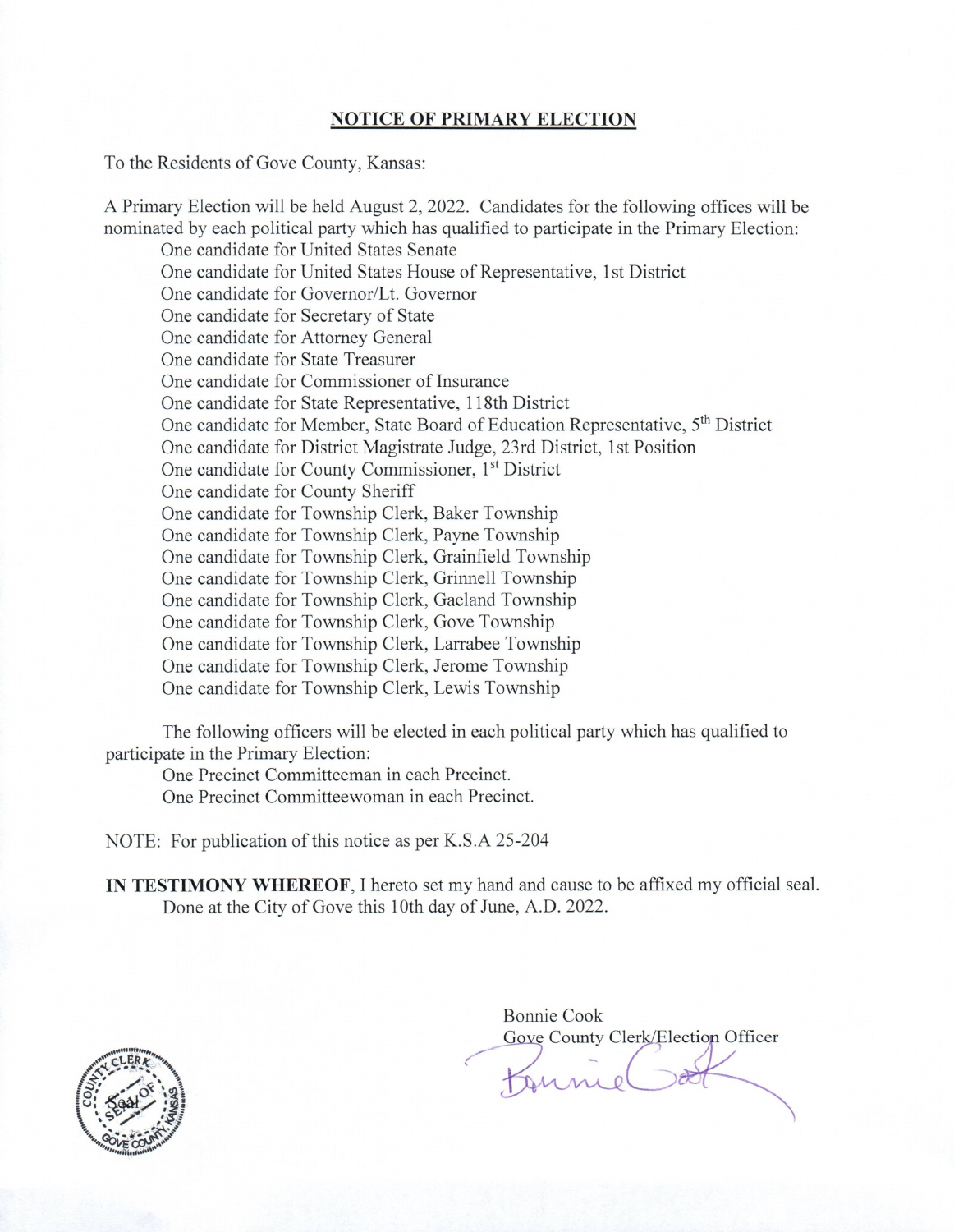### **2022 PRIMARY ELECTION CANDIDATES GOVE COUNTY, KANSAS**

**County Commissioner, 1st District**

Republican- Charles Kuntz

#### **County Sheriff**

Republican – Shawn Mesch

#### **Gove Precinct Committeeman**

Republican – Daryl Remington

#### **Gove Precinct Committeewoman**

Republican – Cheryl Remington

#### **Payne Precinct Committeewoman**

Republican – Barbara A. Billinger

#### **District Magistrate Judge, 23rd District, 1st District**

Republican – Brendon J. Boone

**Township Clerk, Baker Township**

Gina Hargitt

#### **Township Clerk, Gove Township**

Shad J. Cook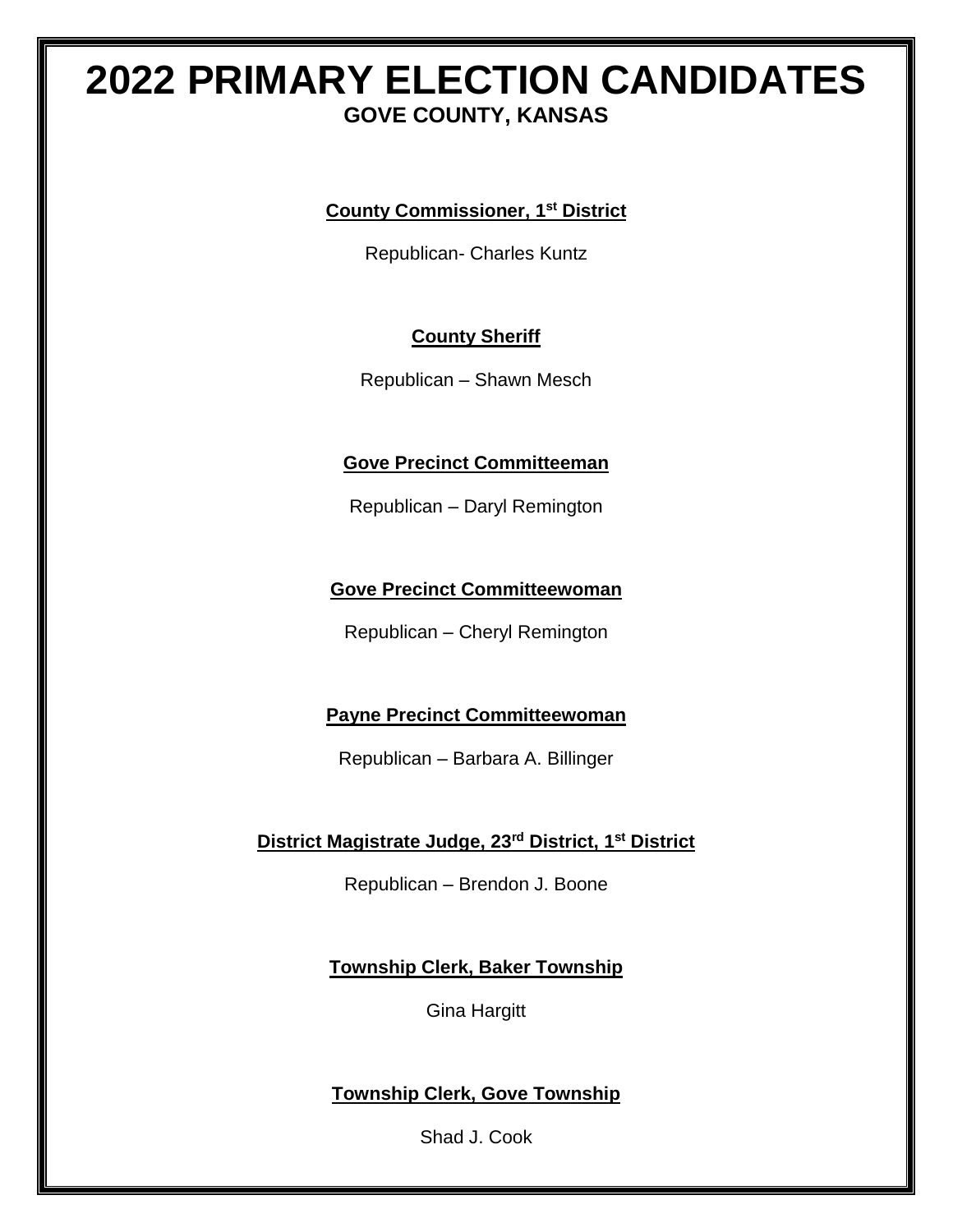# 2022 ELECTION INFORMATION

#### ELECTION DATES

**PRIMARY ELECTION** | Tuesday, August 2 **GENERAL ELECTION** | Tuesday, November 8

#### CANDIDATE FILING DEADLINES

**PRIMARY ELECTION** | 12:00 p.m. Wednesday, June 1 12:00 p.m. Friday, June 10 **GENERAL ELECTION** | 12:00 p.m. Monday, August 1

#### OFFICES TO BE ELECTED OR RETAINED

#### **National Level**

1 U.S. Senator 4 U.S. Representatives

#### **Kansas Courts**

6 Supreme Court Justices *(as of 7/1/21)* 9 Court of Appeals Judges *(as of 7/1/21)* District Court Judges *(50 retained, 27 elected) (as of 7/1/21)* District Magistrate Judges *(22 retained, 4 elected) (as of 7/1/21)*

#### **Kansas Level**

Governor/Lt. Governor Secretary of State Attorney General State Treasurer Commissioner of Insurance 125 State Representatives State Board of Eduction *(Districts 1, 3, 5, 7, 9)*

#### FILING FEES PETITION REQUIREMENTS

| <b>OFFICE</b>                          | <b>FILING</b><br><b>FEE</b> | GEC/SOS<br>FEE | <b>TOTAL</b><br><b>FEE</b> | <b>PARTY</b><br><b>CANDIDATES</b> | <b>INDEPENDENT</b><br><b>CANDIDATES3</b> |
|----------------------------------------|-----------------------------|----------------|----------------------------|-----------------------------------|------------------------------------------|
| U.S. Senator                           | \$1,740                     | \$20           | \$1,760                    | 1% party                          | 5,000                                    |
| U.S. Representative <sup>1</sup>       | \$1,740                     | \$20           | \$1,760                    | 2% party                          | 4% or 5,000                              |
| Governor/Lt. Governor                  | \$1,108/\$314               | \$670          | \$2,092                    | 1% party                          | 5,000                                    |
| Secretary of State                     | \$861                       | \$670          | \$1,531                    | 1% party                          | 5,000                                    |
| <b>Attorney General</b>                | \$990                       | \$670          | \$1,660                    | 1% party                          | 5,000                                    |
| <b>State Treasurer</b>                 | \$861                       | \$670          | \$1,531                    | 1% party                          | 5,000                                    |
| Commissioner of Insurance              | \$861                       | \$670          | \$1,531                    | 1% party                          | 5,000                                    |
| State Representative <sup>1</sup>      | \$50                        | \$70           | \$120                      | 2% party                          | 4% voters                                |
| State Board of Education <sup>1</sup>  | \$25                        | \$70           | \$95                       | 200 voters                        | 200 voters                               |
| Court of Appeals <sup>2</sup>          | N/A                         | \$20           | \$20                       | N/A                               | N/A                                      |
| District Court Judge <sup>2</sup>      | \$1,351                     | \$70           | \$1,421                    | 2% party                          | 4% voters                                |
| District Magistrate Judge <sup>2</sup> | \$100                       | \$70           | \$170                      | 2% party                          | 4% voters                                |
| <b>County Officers</b>                 | 1% salary - \$5 min.        | \$50           | N/A                        | 3% party                          | 4% voters                                |
| Township Officers                      | \$1                         | N/A            | \$1                        | 3% party                          | 10 or 5%                                 |

<sup>1</sup>U.S. Representatives, State Representatives and State Board of Education deadlines and requirements are affected by redistricting in 2022. Please see Page 2 for additional filing information on these offices.

²Judicial officers who are appointed and retained in office, rather than elected, pay only the GEC/SOS fee.

<sup>3</sup>Independent candidates may file for office only by petition. Upon filing a valid petition and paying the GEC/SOS fee, the candidate's name will be place directly on the general ballot. An independent candidate must be registered as an unaffiliated voter. Percent requirements for petitions are based upon the total number of registered voters in the district as provided by K.S.A. 25-205 and 25-303. Salary Information Sources: U.S. Senate Secretary, U.S. House of Representatives Chief Clerk; Kansas Division of Personnel Services; Kansas Office of Judicial Administration.